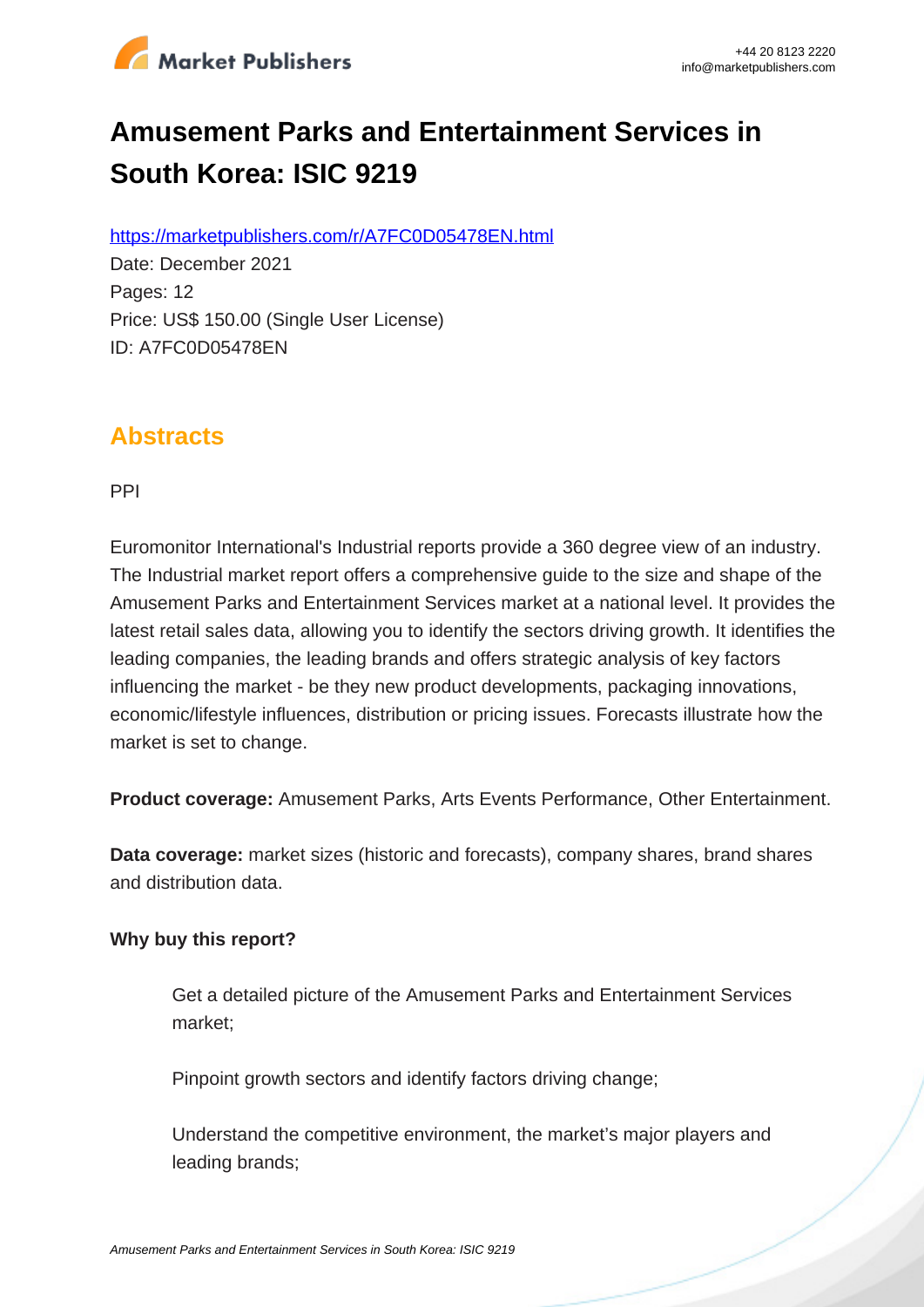

Use five-year forecasts to assess how the market is predicted to develop.

Euromonitor International has over 40 years' experience of publishing market research reports, business reference books and online information systems. With offices in London, Chicago, Singapore, Shanghai, Vilnius, Dubai, Cape Town, Santiago, Sydney, Tokyo and Bangalore and a network of over 800 analysts worldwide, Euromonitor International has a unique capability to develop reliable information resources to help drive informed strategic planning.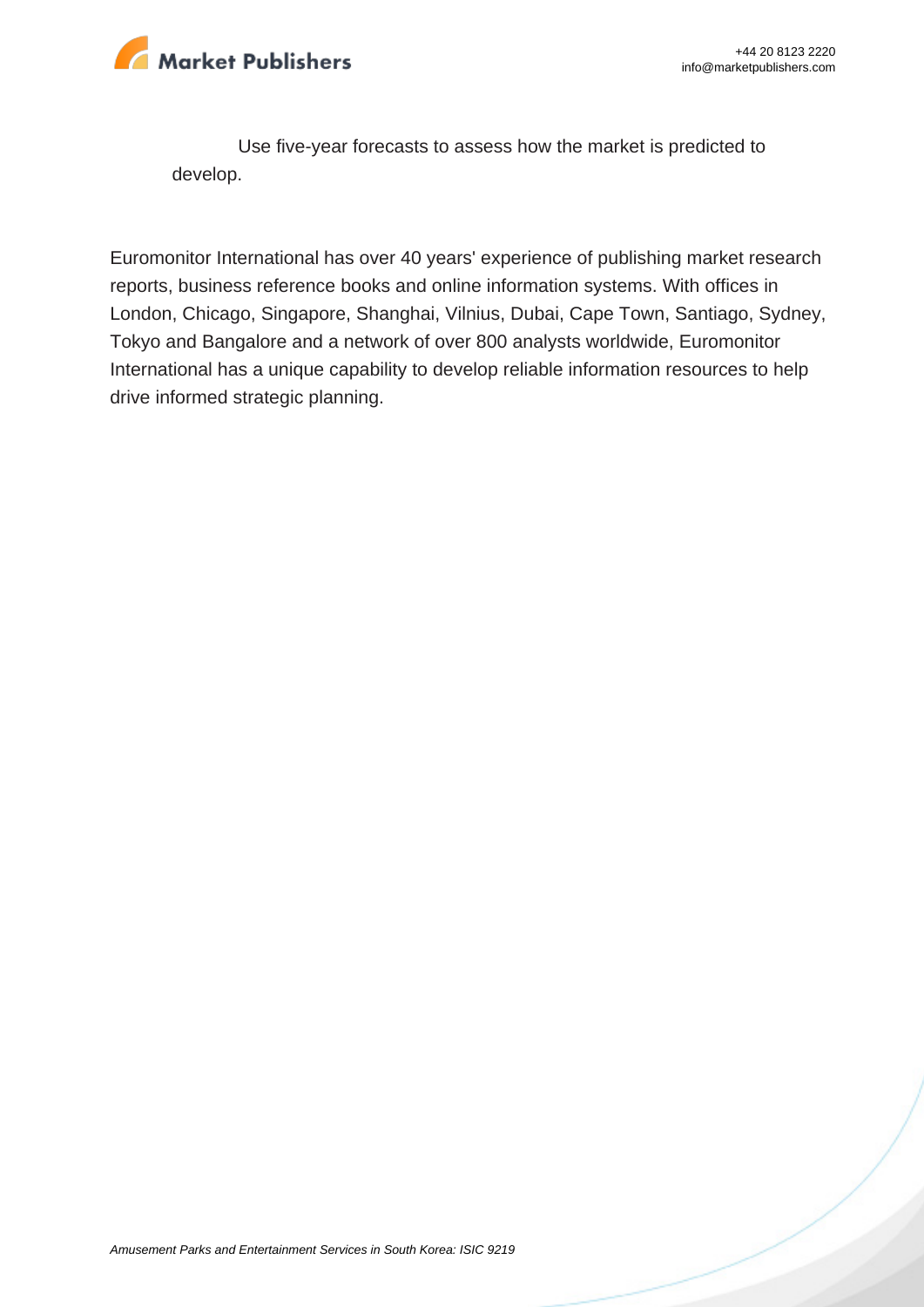

## **Contents**

AMUSEMENT PARKS AND ENTERTAINMENT SERVICES IN SOUTH KOREA: ISIC 9219 **HEADLINES** INDUSTRY OVERVIEW TURNOVER SCORECARD Summary 1 Scorecard of Turnover Pillar 2020 CHART 1 Turnover Regional Comparison 2020 CHART 2 Turnover per Capita Regional Comparison 2020 CHART 3 Turnover Growth Regional Comparison 2015-2025 CHART 4 Future and Absolute Growth of Turnover Regional Comparison 2020-2025 CHART 5 Turnover 2015-2025 CHART 6 Turnover by Category 2015-2020 CHART 7 Turnover by Category 2020-2025 CHART 8 Turnover per Employee 2015-2020 COST STRUCTURE CHART 9 Cost Structure 2015-2020 CHART 10 Profit and Profit Margin 2015-2020 CHART 11 Average Salary 2015-2020 CHART 12 Labour Costs and Employee Productivity Comparison 2015-2020 CHART 13 Demand Structure by Buyer 2015-2020 FIRMOGRAPHICS CHART 14 Number of Companies by Size 2015/2020 CHART 15 Competitive Landscape Structure by Company Size 2015/2020 CHART 16 Top Companies' Ranking 2015-2020 and % of Turnover 2020 ATTRACTIVENESS INDEX CHART 17 Attractiveness Index in Selected Industries 2020 ECONOMIC CONTEXT AND LABOUR MARKET Summary 2 Economic and Labour Market 2020